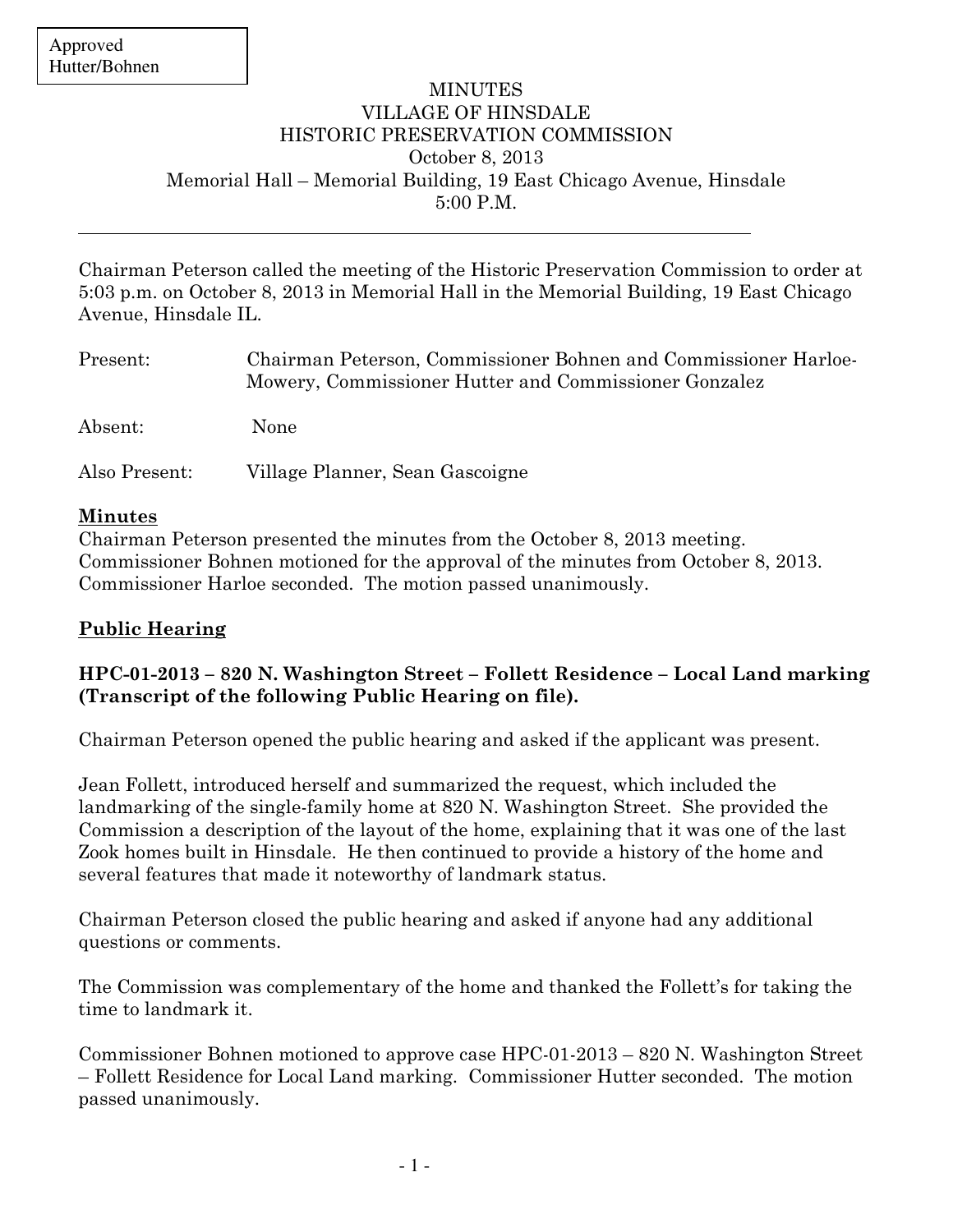Chairman Peterson thanked the Follett's and went back on the agenda to approve the minutes from September 10, 2013.

Commissioner Harloe motioned for the approval of the minutes of September 10, 2013. Commissioner Bohnen seconded. The motion passed unanimously.

Chairman Peterson moved on to the discussion points and requested an update on the interactive map.

Commissioner Gonzalez summarized his progress and indicated he didn't have a lot to report.

Chairman Peterson proceeded through the agenda, summarizing the discussion points and where the Commission stood on each.

General discussion ensued regarding the Village e-newsletter and the Commission agreed that they would like to begin utilizing it as a resource come the first of the year. They continued on to the tax freeze process and Mr. Gascoigne indicated that he had reached out to the State with no success. He indicated that Ms. Follett had provided a recommendation for a consultant that could speak to the Commission regarding the tax freeze process and that he was in the process of obtaining those details.

General discussion ensued regarding the efforts and responsibilities for Preservation Month, including an update from Commissioner Hutter. The Commission discussed the various contests that were currently in place, how to improve those efforts and ideas to increase participation. Several of the Commissioners made suggestions on different contest ideas and the possibility of introducing different technologies and mediums. All agreed that they were in favor of anything that would encourage and improve participation. They then went on to discuss dates and deadlines for the contests and the preservation awards.

Chairman Peterson continued with the agenda and summarized the efforts required for creating a subcommittee and explained that doing so would not ideal given the number of obstacles and complications that arise with being a governmental body and being subject to the Open Meetings Act.

General discussion ensued regarding how to improve the Commission's effectiveness. The Commission agreed that while they could have ongoing workshops following each month's regularly scheduled meeting, maybe it would prove to be more effective to just increase the Commission to seven members. They agreed that that a slight increase to seven may provide many benefits to help accomplish the Commission's ongoing efforts.

Mr. Gascoigne explained how the process worked and what would be required of the Commission.

General discussion continued regarding the benefits of having seven members and how to proceed with these efforts.